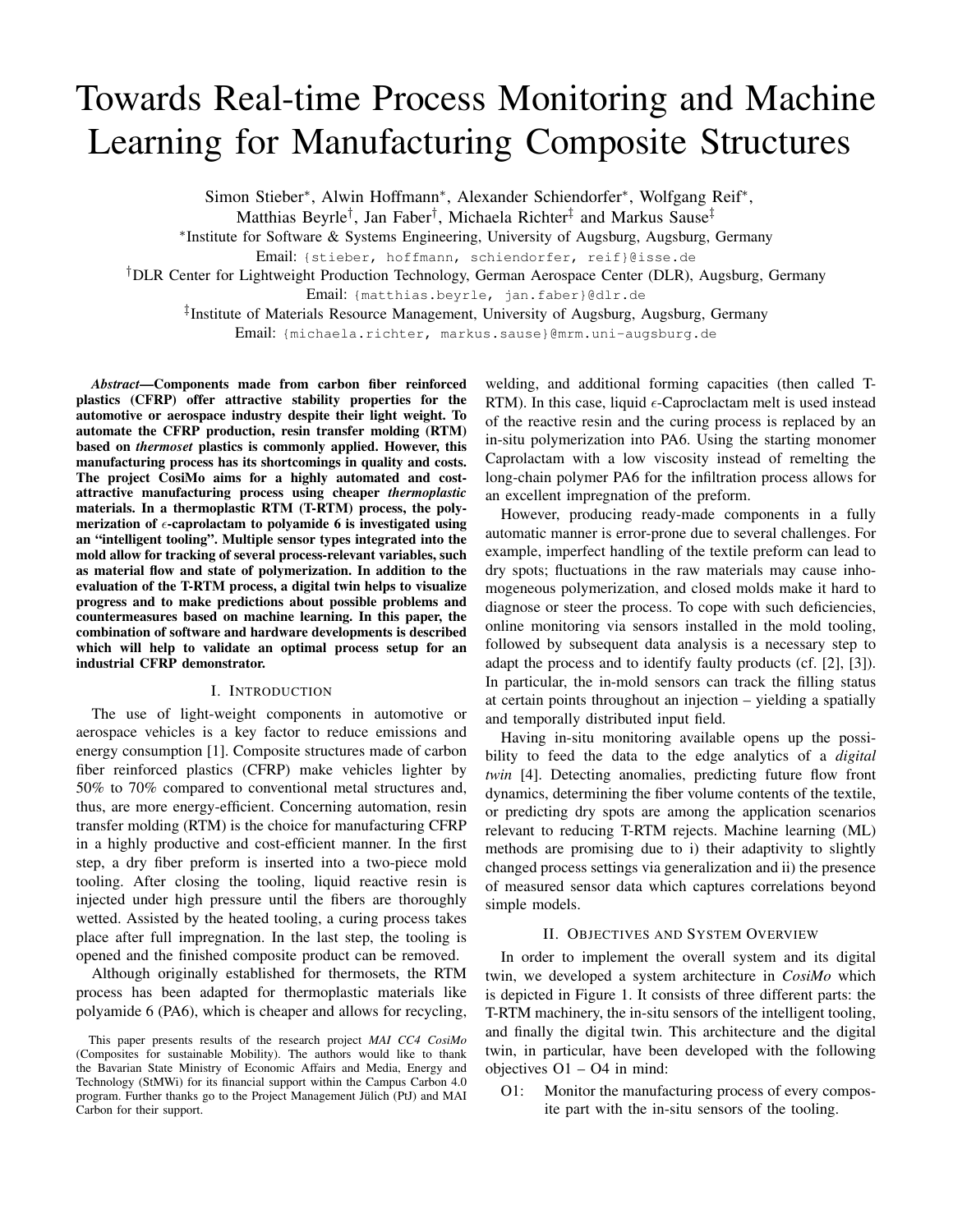

Fig. 1. Overview of the system architecture: Besides the RTM machinery, there are in-situ sensors inside the intelligent tooling. The digital twin records all data from the process and offers prediction models using machine learning.

- O2: Visualize each manufacturing process in real-time to gain further process insights.
- O3: Train ML models on simulated and real data for predicting the outcome of the manufacturing process.
- O4: Use the trained ML models during manufacturing to reduce rejects.

The T-RTM machinery consists of two off-the-shelf components: a Wickert hot press with a pressing force of 4400 kN, and a T-RTM injection unit by KrausMaffei. Both are connected over the ProfiNet field-bus to a PLC which is responsible for controlling the overall manufacturing process. The pressure sensors as well as the temperature sensors of the tooling are also connected over the ProfiNet field-bus to the PLC. These two kinds of sensors are often used in classical RTM machinery to have minimal process feedback. However, to address objective O1, we use additional in-situ sensors, i. e., acoustic sensors as well as dielectric sensors, to achieve a better picture of the T-RTM process inside the intelligent tooling (cf. Section III). Both sensor types need real-time pre-processing to transform the raw data into higherlevel information about the flow front or the curing of the resin. The overall process setup is shown in Figure 2.

The preprocessed data of these two sensor types are recorded directly at the edge using a data acquisition component (i. e., ibaPDA from iba AG). The packets exchanged on the ProfiNet field-bus are recorded by the data acquisition component as well. Hence, all process and sensor data are recorded and merged with a consistent time stamp and it is possible to link the process data and part information with the sensor data (cf. objective O1). The ibaPDA is capable of forwarding the merged data in real-time to other components of the digital twin, in particular to cloud-based storage and



Fig. 2. Overview of the real process setup at DLR including a hot press, a T-RTM injection unit, and a sensor-integrated tooling.

visualization components as well as to a prediction component located at the edge (see Figure 1).

We plan to realize a component as part of the digital twin to visualize the manufacturing process based on the insitu sensors (cf. objective O2). This will enable composite engineers to better understand the dynamics inside the tooling during the T-RTM process and, thus, to identify problems as well as to manually optimize the parameters of the process. As all data is stored permanently in a data repository, it is also possible to replay and visualize selected manufacturing processes for analysis purposes.

To automatically optimize the manufacturing process, the stored data is used to train ML models to address objective O3. These models are responsible, e. g., for reconstructing the flow front of the resin from the sensor network, for predicting the flow front progress, and – ideally – for adapting the process parameters to optimize the result either during a process instance or for the subsequent runs. However, the amount of *real* data is generally not sufficient to train reliable models. That is why we make use of ESI PAM-COMPOSITES (PAM-RTM module, Visual-RTM 15.5) to augment the measured data with simulated runs. Within this software, the real process is modeled for glass fiber nonwoven fabrics as reinforcement material. The challenge is to set up a simulation that describes reality as close as possible, knowing that the real process is subject to variations, e. g., a different fiber volume content (FVC). Due to these variations and pending validation of the kinematic models in the PAM-RTM software for the polymerization process of  $\epsilon$ -Caproclactam, a gap between simulation and reality is expected.

Because of the simulation-reality gap, we pursue a transfer learning approach (cf. Section IV). The (more abundantly available) simulated data is used to pre-train the model while the (scarce) real data is used to adapt the model to the real sensors and machinery. When a model is adapted to real data, it can be manually deployed as an edge analytics module (see Figure 1) to work with live data from ibaPDA. Hence, the model can make predictions to optimize the process manually or automatically by adapting the process parameters of the PLC (cf. objective O4).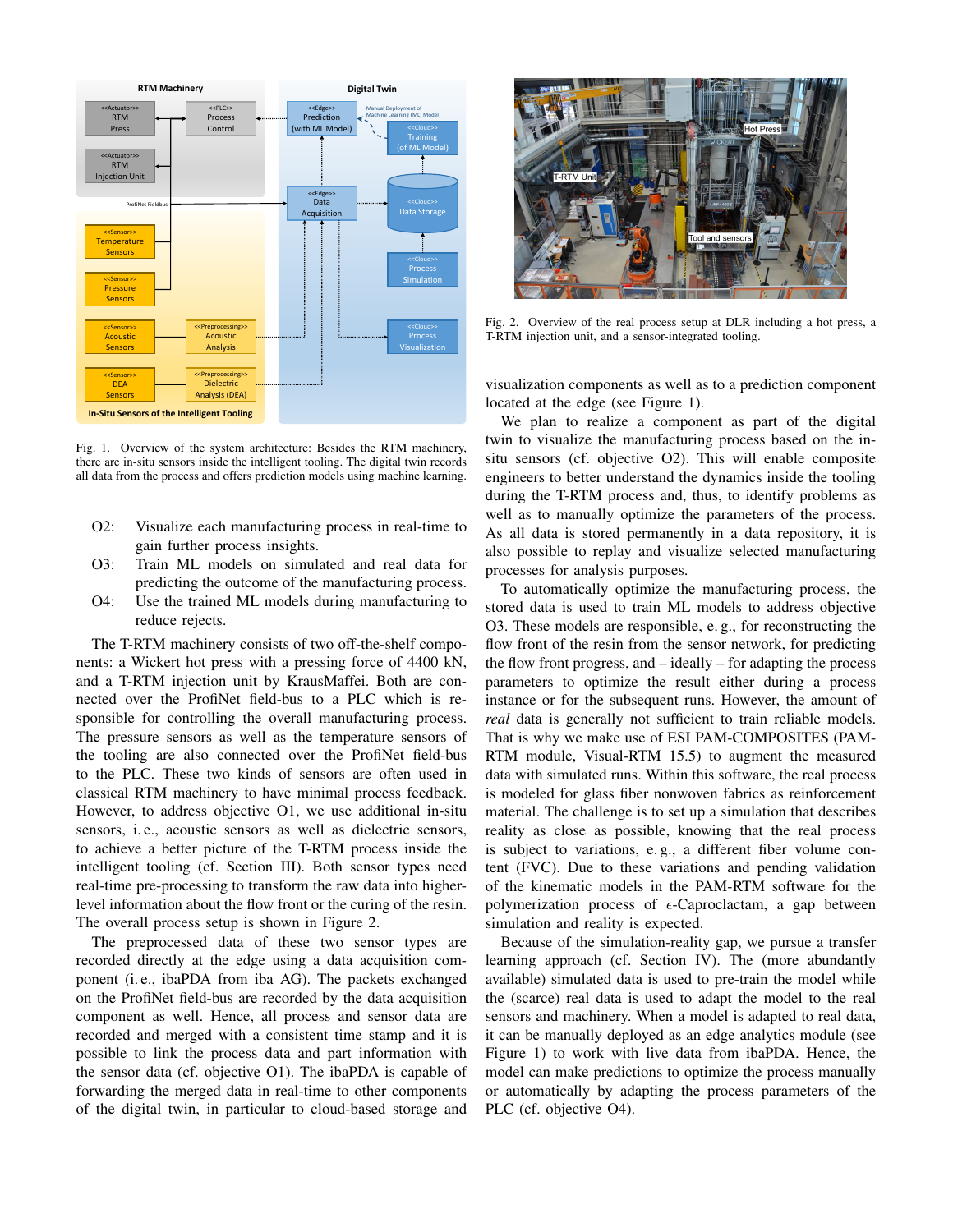

Fig. 3. Sensor types and arrangement at the plate tooling

#### III. INTELLIGENT TOOLING

In-situ sensor concepts are often mostly limited to temperature and pressure sensors. They can be beneficial for process control as they help to regulate the tooling temperature and the pumping pressure respectively. In the case of temperature sensors, studies were conducted regarding flow front detection [5] and curing monitoring [6]. However, they require close or direct contact with the cavity and a variety of material parameters. To improve the monitoring of the T-RTM process, we integrated different types of sensors into an *intelligent* tooling. Their continuous measurements enable insight into the filling of the tooling, the polymerization progress, and the detection of crack formation due to thermal and chemical shrinkage. The arrangement and type of sensors inside our tooling are shown in Figure 3.

Monitoring the polymerization progress can be achieved through dielectric analysis (DEA) where an alternating field is applied to the electrodes of the dielectric sensors. By measuring the electric permittivity, one can characterize the molecular mobility of ions and dipoles which is affected by the ongoing polymerization [7]. Several studies found correlations between DEA and differential scanning calorimetry (DSC) through kinetic observations [8], [7]. Moreover, the analysis of phase transitions for thermoplastic materials like carbon fiber reinforced PA6 shows the potential of DEA for characterizing the polymerization of  $\epsilon$ -Caprolactam to PA6 [9], [10].

In contrast to other methods, ultrasound measurement techniques require no direct contact with the resin and therefore allow monitoring without physical contact to the process. Using pulse-echo measurements, conclusions about the flow front position and polymerization progress can be drawn [11]. The arrival time of the flow front and the corresponding velocity at each sensor position is found by evaluating the amplitude of the echo caused by the transition between the tooling and the incoming resin. The polymerization progress can be tracked by measuring the sound propagation time in the resin layer, which is in reverse proportion to the velocity of sound of the material. It is also possible to detect structural damages caused by shrinkage and demolding as well as the occurrence of microscopic cracks by using acoustic emission analysis with the same ultrasound sensors. Moreover, continuous acoustic monitoring is suited for permanent monitoring of pumps,



Fig. 4. Exemplary depiction of different sensor signals during the process.

valves, flow noise, and the filling process, which allows for the detection of abnormal states of the machinery in real-time.

Our research focus is on combining the signals from all sensor types to establish a comprehensive characterization of the process. Temperature, pressure, dielectric, and ultrasound sensors form a network of sensors that provide real-time measurements for discrete positions in the tooling. An example of measurement signals for different sensor types over time is depicted in Figure 4. The total force of the main press is included in light grey to show the closing of the tooling before the injection process. All sensor signals show significant changes during the process.

After performing the necessary data reduction steps, the results can be interpolated between the discrete positions to calculate the status inside the whole tooling. Hence, the polymerization progress and the position of flow front can be extended beyond the few known sensor positions. The discrete sensor positions have to be chosen carefully to find the right balance between enough interpolation points and the increasing cost with each additional sensor (see Figure 3). As ultrasound sensors provide the most information and can be manufactured with low cost, they form the backbone of a network with periodic distances and additional ones at complex geometry. DEA, pressure, and temperature sensors complement these with measurements at important positions.

## IV. TRANSFER LEARNING

In manufacturing in general and in composite manufacturing in particular, there are often not enough data for machine learning. Hence, our proposed remedy is to train models on simulated data which is easily available in high volume (cf. objective O3) After pre-training a model on simulated data, it is fine-tuned on real-world data. This strategy is commonly known as *Transfer Learning* and adopted successfully in computer vision [12] and other domains such as natural language processing [13].

To address the real-life issue of changes in the starting material - the textile, we used PAM-RTM to automatically by altering the FVC. More specifically, we added patches with lower and higher permeability, with values drawn from a random distribution, to get an irregular flow front and finally to provoke dry spots. By that, we hope to produce a database that is closer to reality due to noise and thus obtains more